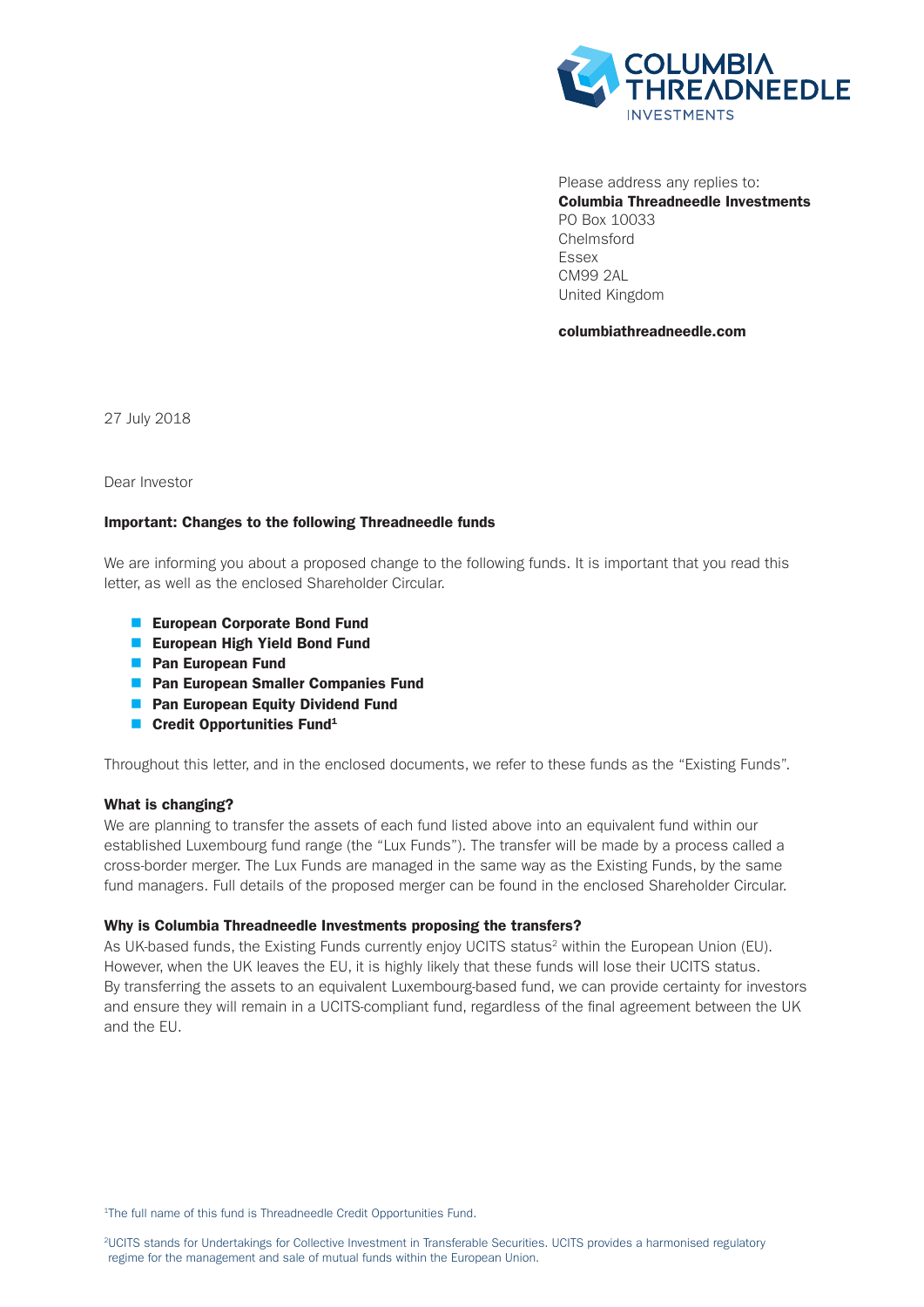# How will investors be affected by the transfer?

The Existing Funds and the Lux Funds are very similar, and will be managed in the same way by the same fund manager.

There are, however, some changes resulting from the transfers. They include the following:

- 1. While the Existing Funds are subject to UK regulations under the supervision of the Financial Conduct Authority (FCA), the Lux Funds are overseen by the Commission de Surveillance du Secteur Financier (CSSF) in the Grand Duchy of Luxembourg. Importantly, the level of regulatory supervision provided by the CSSF is considered equivalent to that of the FCA.
- 2. Some differences in the wording of the investment objectives and policies.
- 3. Changes to the fee structure and to the way certain fees are applied. The Annual Management Charge for the New Shares will be the same as it was for the Existing Shares. In addition to our fees and charges, a subscription tax (taxe d'abonnement) of 0.05% per annum applies to retail share classes in funds based in Luxembourg. For qualifying institutional investors investing into an institutional share class (as defined by Luxembourg law and regulations) this tax reduces to 0.01% per annum. As a result, the ongoing charges figure for the Lux Funds will be correspondingly higher than the current ongoing charges figure for the Existing Funds. Please refer to Section 2.3.1 (Fee Structure) of the Shareholder Circular for further information.
- 4. Operational changes including the timing of Net Asset Value calculations, the impact of different bank holidays on settlement periods, accounting dates and dates on which income will be paid for the Lux Funds.
- 5. Contact points for the servicing of clients' holdings, for deal instructions and payments will be changing. New client reference details will be provided. We will provide detailed guidance on these points in follow up correspondence, before the relevant transfer takes place.
- 6. The Lux Funds will not be available through a Threadneedle ISA. Further information on how investors can keep their ISA status is included with this document.
- 7. The Lux Funds are covered by the Lux Company's formal complaint process. Investments in the Lux Funds are not covered by the UK Financial Services Compensation Scheme, and compensation arrangements may be different from the Existing Funds. Complaints regarding the Lux Funds will not come under the scope of the UK Financial Ombudsman Service.

There may be additional tax implications depending on investors' individual circumstances. We are unable to provide tax advice and we therefore suggest that clients seek professional advice about any **potential tax implications.** Full details of the differences between the Existing Funds and the Lux Funds can be found in Section 2 and Appendix 1 of the Shareholder Circular.

| <b>Existing Funds</b>               |      | <b>Lux Funds</b>                                    |
|-------------------------------------|------|-----------------------------------------------------|
| European Corporate Bond Fund        | into | Threadneedle (Lux) – European Corporate Bond        |
| European High Yield Bond Fund       | into | Threadneedle (Lux) – European High Yield Bond       |
| Pan European Fund                   | into | Threadneedle (Lux) – Pan European Equities          |
| Pan European Smaller Companies Fund | into | Threadneedle (Lux) – Pan European Smaller Companies |
| Pan European Equity Dividend Fund   | into | Threadneedle (Lux) – Pan European Equity Dividend   |
| Credit Opportunities Fund           | into | Threadneedle (Lux) – Credit Opportunities           |

The proposed mergers are shown in the following table: